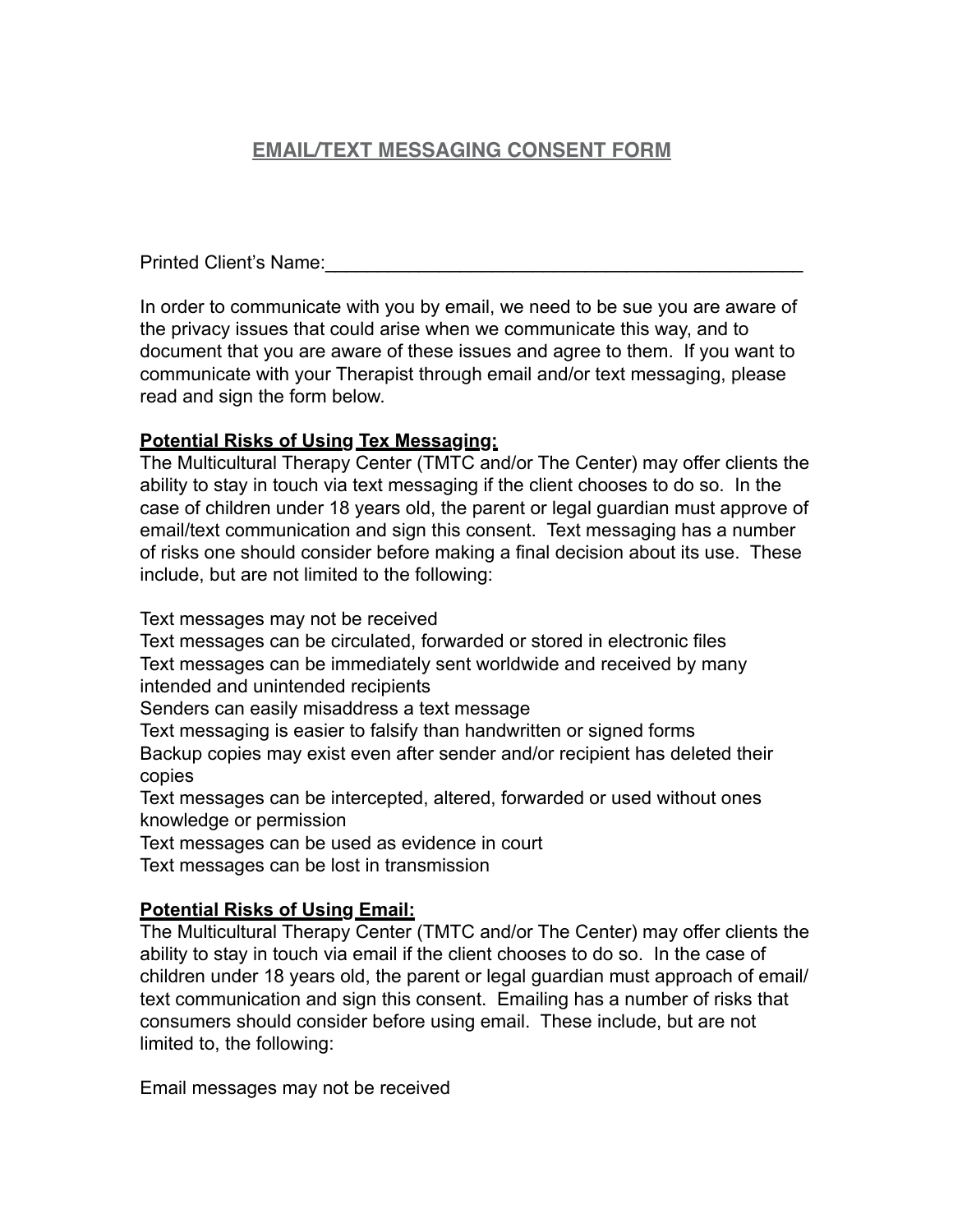Email can be circulated, forwarded and stored in numerous paper and electronic files, in intended and unintended ways Senders can easily misaddress an email message Email messages can be immediately broadcast worldwide and received by many intended and unintended recipients Email can be easier to falsify than handwritten or signed documents Back-up copies of email may exist even after the sender or the recipient has deleted his or her copy Email can be used as evidence in court Email can be intercepted, altered, forwarded or used without authorization or detection

Email messages can be lost in transmission

### **Conditions for the Use of Text Messaging and/or Email:**

Therapists at The Multicultural Therapy Center (TMTC and/or The Center) will use reasonable methods to protect the security and confidentiality of email information sent and received. However, because of the risks listed above, Therapists cannot guarantee the security and confidentiality of text or email communication, and is not responsible for improper disclosure of confidential information that is not caused by Therapist's intentional misconduct. Consent to use of texting or email includes agreement with the following terms:

Email and/or text message correspondence must be specifically requested and initiated by the consumer or the minor consumer's parent/guardian.

Your Therapist shall not email or text any Protected Health Information unless you specifically request him/her to do so.

Any email that you send that discusses your diagnosis or treatment constitutes informed consent to the information being transmitted.

Emails and/or text messages containing clinical content will become a part of your medical record.

Although Therapists will endeavor to read and respond promptly to an email or text message, Therapists cannot guarantee that any particular text or email will be read and responded to within any particular period of time. Thus, you should not use text messaging or email for medical emergencies or other time-sensitive matters.

You are responsible for informing the provider of any types of information that you do not want sent by text message and/or email.

Your email/text will not be forwarded to a third party without your expressed permission, (or as required by law) unless you have already signed a release for Therapist to communicate with a third party.

You may withdraw consent to communicate by text or email via written communication to the provider at any time.

If a life-threatening crisis should occur, you agree to contact a crisis hotline, call 911, or go to a hospital emergency room immediately.